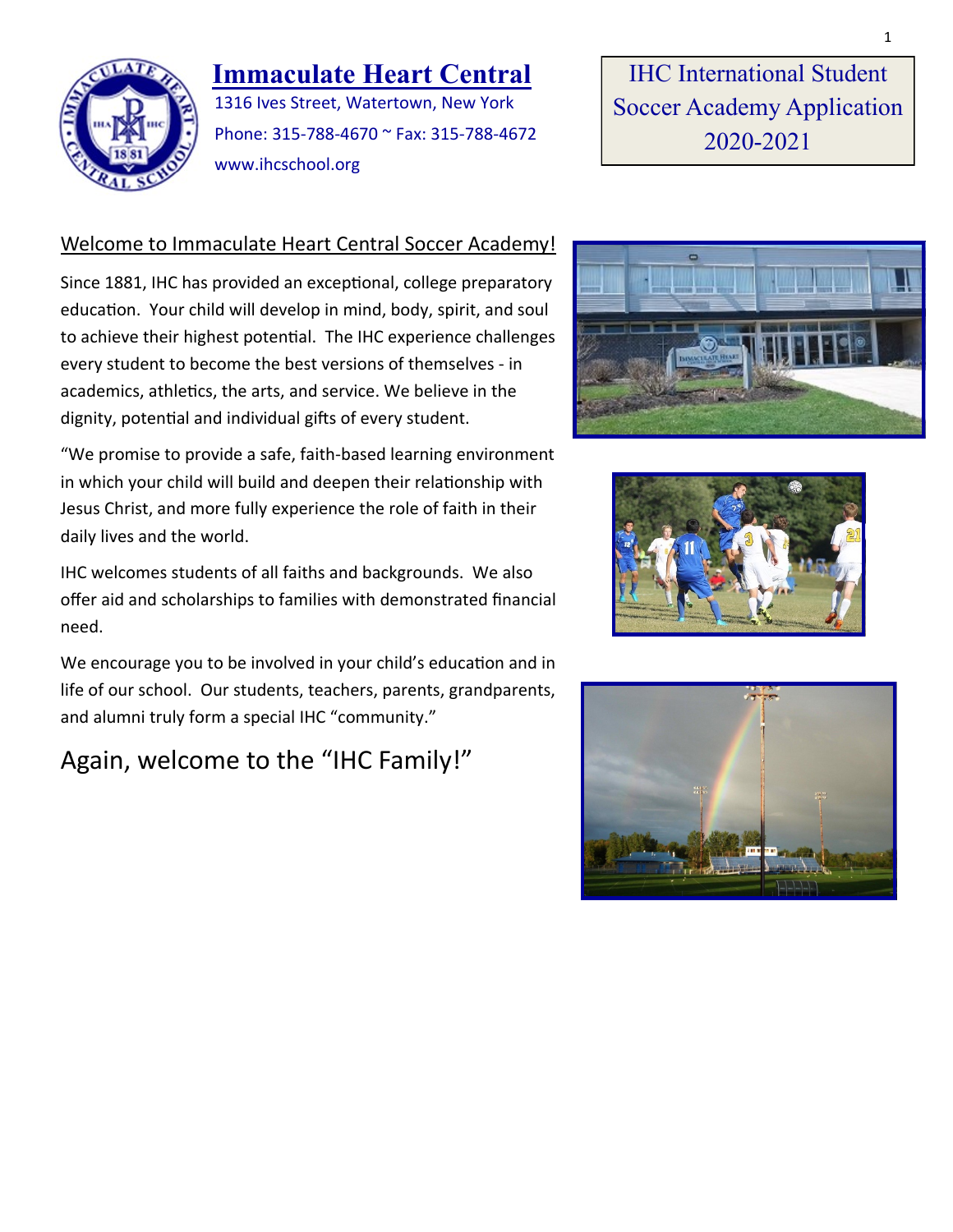

# **Immaculate Heart Central**

1316 Ives Street, Watertown, New York Phone: 315-788-4670 ~ Fax: 315-788-4672

www.ihcschool.org

IHC International Student Soccer Academy Application 2020-2021

| <b>Student's Information</b>                             |                      |                                      |                      |
|----------------------------------------------------------|----------------------|--------------------------------------|----------------------|
| <b>Student's Name</b><br>Last Name                       |                      | <b>First Name</b>                    | Middle Name          |
| <b>Program Information</b><br>Program                    |                      | <b>Additional Programs</b>           |                      |
| <b>Complete Mailing Address</b><br><b>Street Address</b> |                      | Place of Birth                       |                      |
| City                                                     |                      | Country of Birth                     |                      |
| Zip Code                                                 | Country              | Country of Citizenship               |                      |
| Telephone No.                                            | Fax No.              | Country of legal Permanent Residence |                      |
| E-Mail                                                   |                      | Religious Affiliation                |                      |
| Sex                                                      | Date of Birth        | Passport Number (if known)           |                      |
| $\square$ Male<br>$\Box$ Female                          |                      |                                      |                      |
| <b>Family Information</b>                                |                      |                                      |                      |
| Father's Name                                            |                      | Mother's Name                        |                      |
| Address                                                  |                      | Address                              |                      |
| Country                                                  |                      | Country                              |                      |
| Date of Birth<br>(mm/dd/yyyy)                            | Speaks English       | Date of Birth<br>(mm/dd/yyyy)        | Speaks English       |
|                                                          | $\Box$ Yes $\Box$ No |                                      | $\Box$ Yes $\Box$ NO |
| Phone                                                    |                      | Phone                                |                      |
| Occupation                                               | <b>Work Phone</b>    | Occupation                           | Work Phone           |
| <b>EMERGENCY CONTACTS</b>                                |                      |                                      |                      |
| Name                                                     |                      |                                      |                      |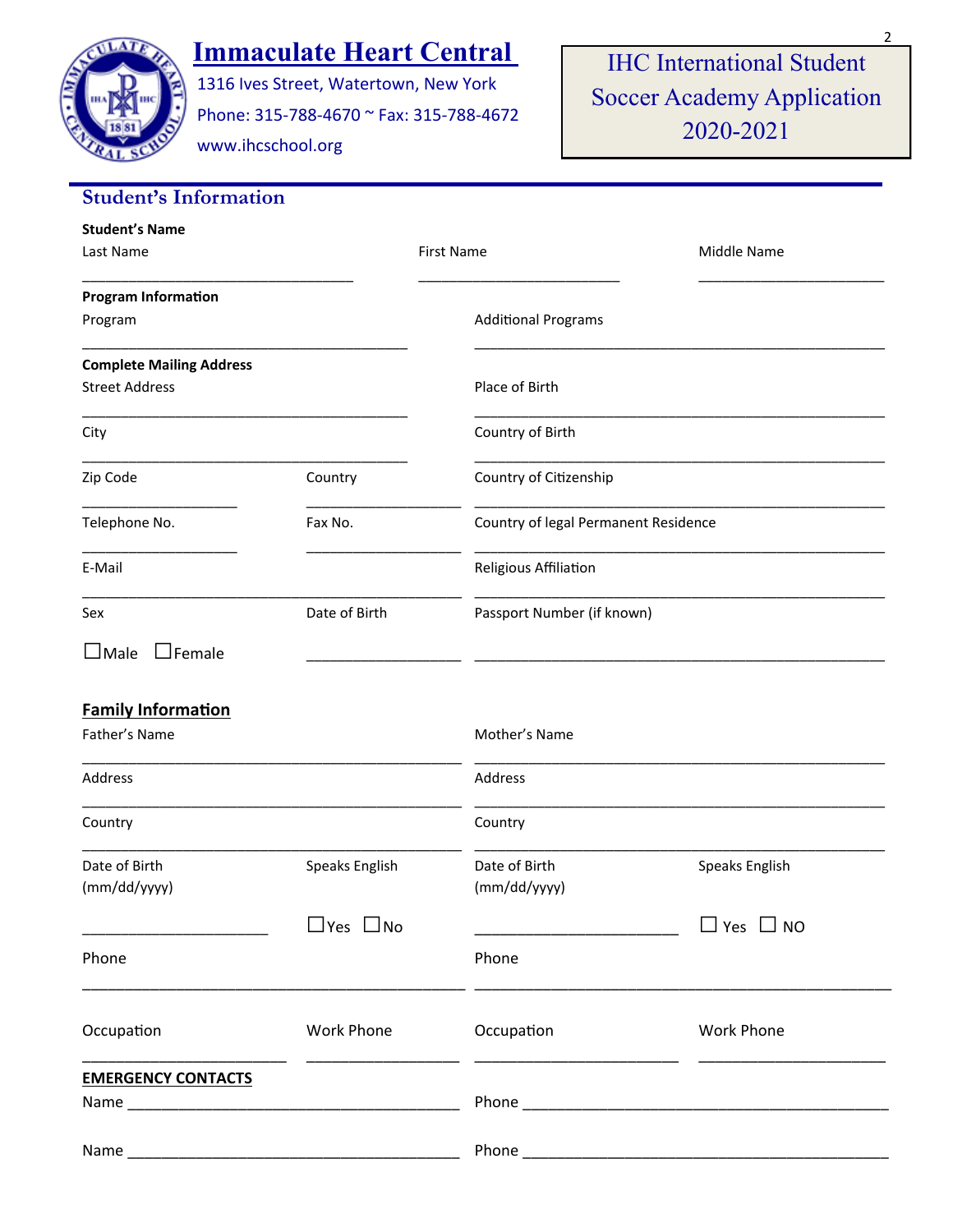## Personal Data (Student)

| Please list your primary language                                                            | Do you speak any secondary languages?                                                                                                            |
|----------------------------------------------------------------------------------------------|--------------------------------------------------------------------------------------------------------------------------------------------------|
| How many years have you studied English?                                                     |                                                                                                                                                  |
| Please list any other specific interest, hobbies and activities and awards or commendations. |                                                                                                                                                  |
| Do you play in a band?                                                                       | Do you smoke?<br>For your information: The purchase and/or<br>smoking of cigarettes for persons under 18<br>is illegal in most parts of the USA. |
| $\Box$ Yes $\Box$ No                                                                         | $\Box$ Yes $\Box$ No                                                                                                                             |
| Do you participate in any competitive sports?                                                | Do have any allergies?                                                                                                                           |
| $\Box$ Yes $\Box$ No                                                                         |                                                                                                                                                  |
| If yes, what sport (s)?                                                                      | If yes to allergies are they controlled by medications?                                                                                          |
|                                                                                              | Are you allergic to any medications? (Please list)                                                                                               |
| How often do you attend church?                                                              |                                                                                                                                                  |
| Are you active in church groups?                                                             |                                                                                                                                                  |
| Do you have any dietary needs that must be followed?                                         |                                                                                                                                                  |
| List the chores you are responsible for at home?                                             |                                                                                                                                                  |
| Briefly give your reasons for wanting to become a student at Immaculate Heart Central.       |                                                                                                                                                  |
|                                                                                              |                                                                                                                                                  |
|                                                                                              |                                                                                                                                                  |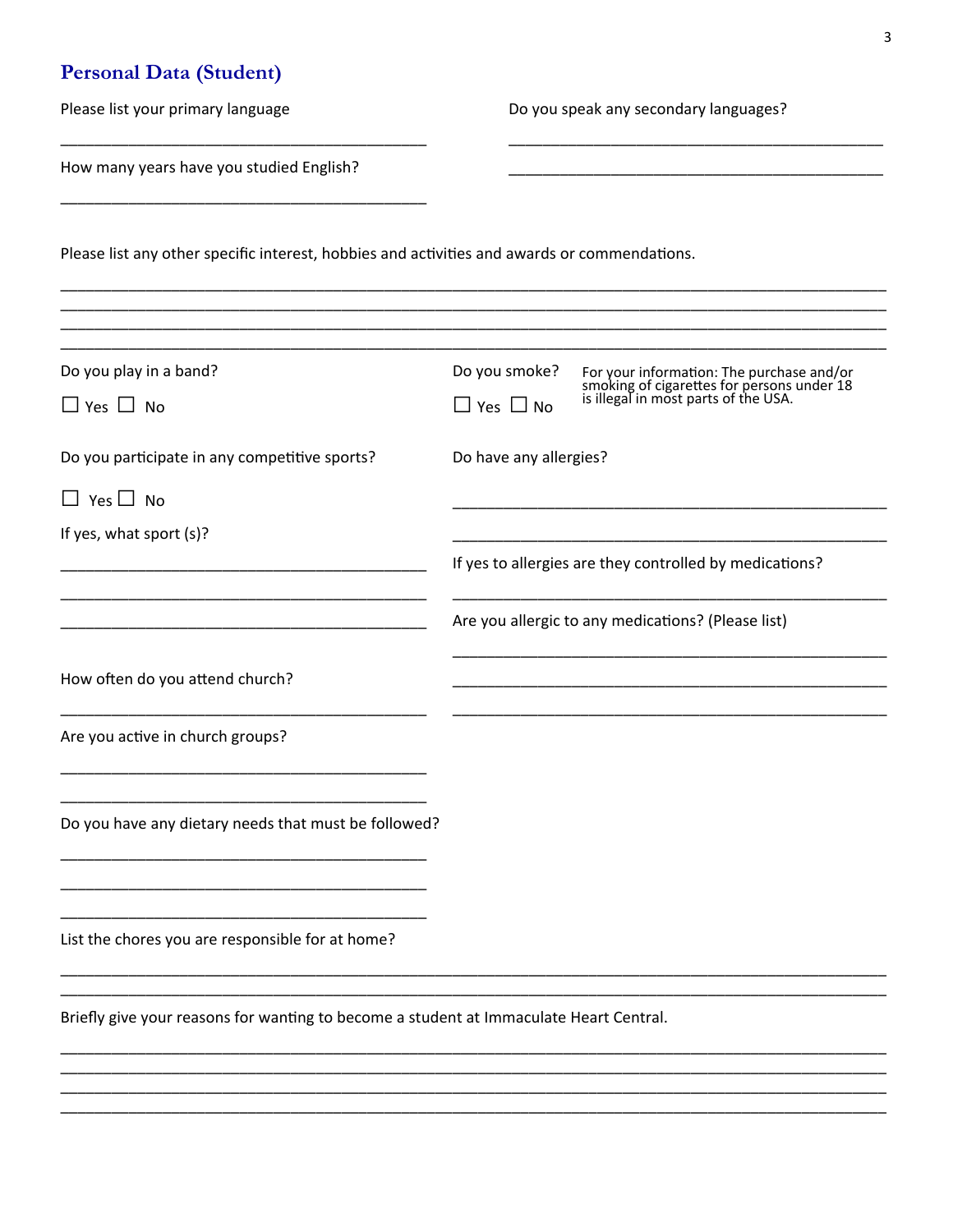### **Student Letter of Introduction** (a separate document my be attached here)

In your own words write a letter that will tell us about you and your personal interest and future aspirations. Include comments about your hopes and expectations for your stay. Describe how you will share your culture with the IHC community.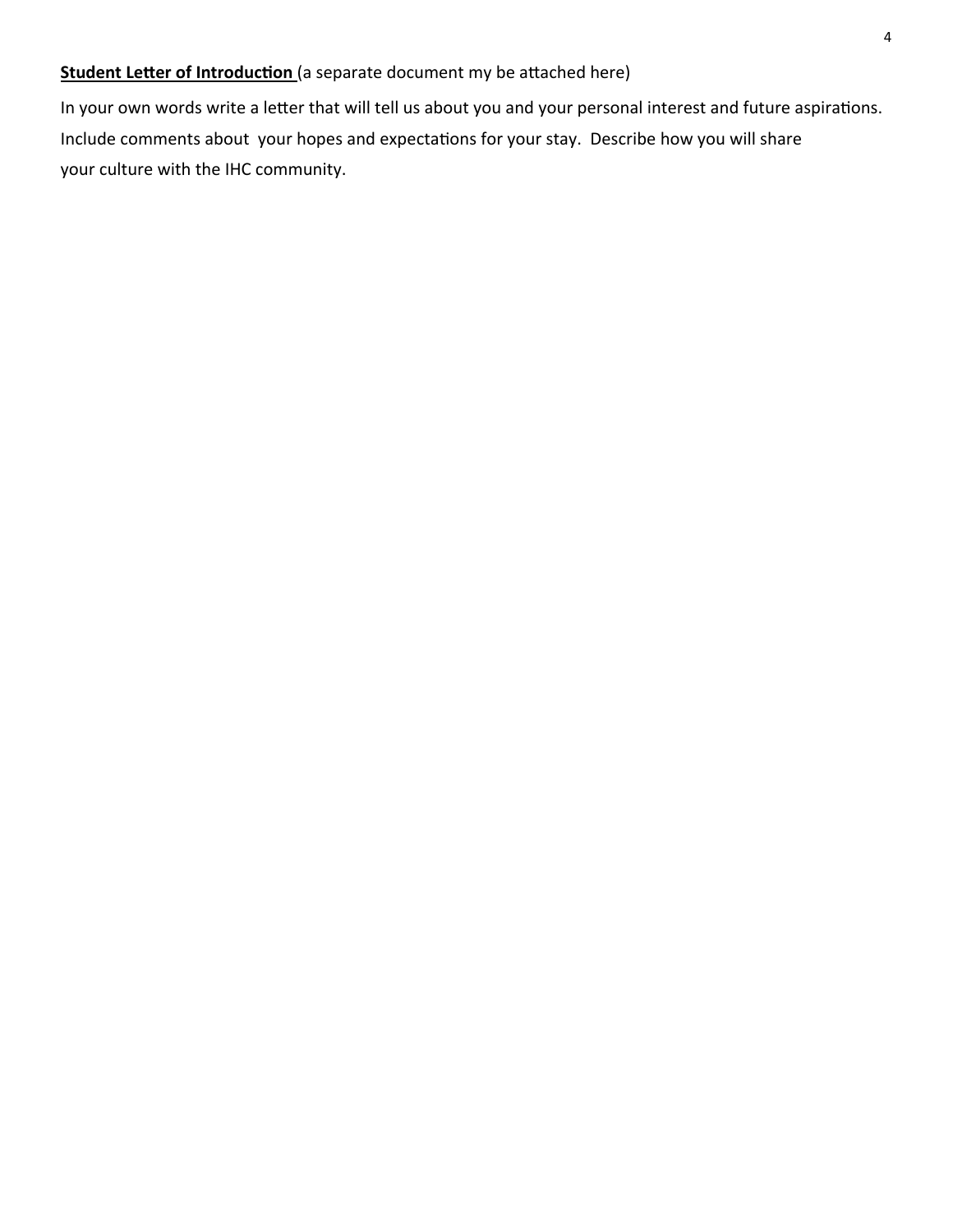## **School Information**

### **TRANSCRIPT OF GRADES**

This page is to be completed by the school Administration

| School's Name        |                       |  |
|----------------------|-----------------------|--|
| Address              |                       |  |
| Telephone            |                       |  |
| $\Box$ Public School | $\Box$ Private School |  |
| Administrator's Name |                       |  |

#### **GRADE CONVERSION CHART**

Please explain your grading system.

| <b>American Grades</b> |              | <b>Country Equivalent</b> | <b>Comments or explanations</b> |
|------------------------|--------------|---------------------------|---------------------------------|
| Superior               | $A+$         |                           |                                 |
| Excellent              | A            |                           |                                 |
| Very Good              | $A-$ or $B+$ |                           |                                 |
| Good                   | B or B-      |                           |                                 |
| Average                | $\mathsf C$  |                           |                                 |
| Sufficient             | $C-$         |                           |                                 |
| Poor                   | D            |                           |                                 |
| Fail                   | F            |                           |                                 |

| What Grade level will student have completed upon arrival in the USA? $\Box$ 8th $\Box$ 9th $\Box$ 10th $\Box$ 11th $\Box$ 12th |                        |  |
|---------------------------------------------------------------------------------------------------------------------------------|------------------------|--|
| Does the student need to have his/her transcript convalidated? $\Box$ Yes $\Box$<br><b>No</b>                                   | Official School Stamp: |  |
|                                                                                                                                 |                        |  |
|                                                                                                                                 |                        |  |
| Date: ________________________                                                                                                  |                        |  |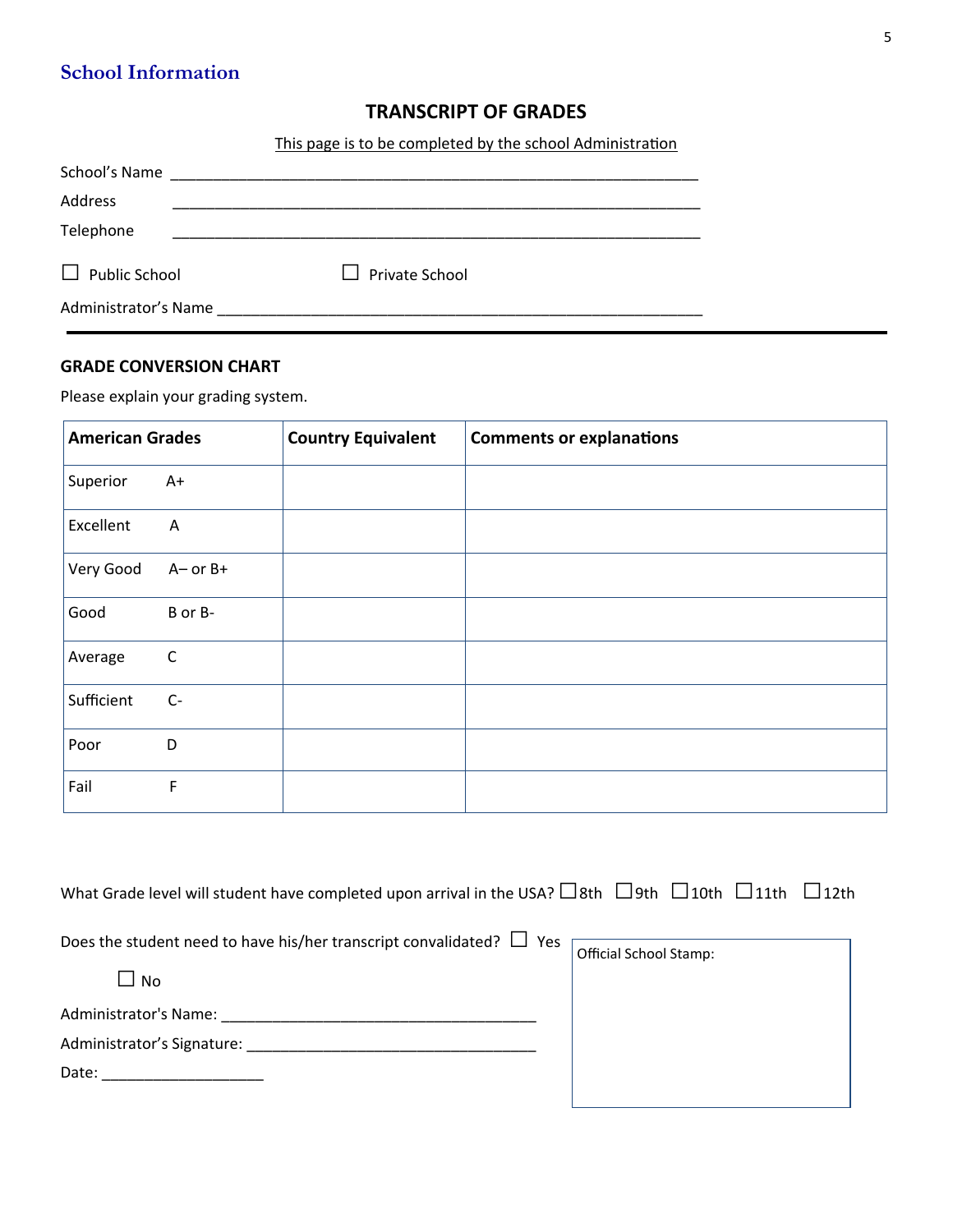#### **TRANSCRIPT OF GRADES** continued

In English type names, hours per week, and the final **(American-equivalent)** grade for the classes you attended in the 9th, 10th, 11th, and 12th grades. Indicate the grade in which you are presently enrolled. In addition to this translation, please also attach a copy of each year (s) transcript of grades issued by your school.  $\mathbf{r}$ 

| <b>School Year</b> |                          |  |                                        |
|--------------------|--------------------------|--|----------------------------------------|
| 9th year classes   | <b>Hours</b><br>Per week |  | <b>Final Grade</b><br>(Am. Equivalent) |
|                    |                          |  |                                        |
|                    |                          |  |                                        |
|                    |                          |  |                                        |
|                    |                          |  |                                        |
|                    |                          |  |                                        |
|                    |                          |  |                                        |
|                    |                          |  |                                        |
|                    |                          |  |                                        |
|                    |                          |  |                                        |
|                    |                          |  |                                        |
|                    |                          |  |                                        |
|                    |                          |  |                                        |

| <b>School Year</b> |                          |                                        |
|--------------------|--------------------------|----------------------------------------|
| 9th year classes   | <b>Hours</b><br>Per week | <b>Final Grade</b><br>(Am. Equivalent) |
|                    |                          |                                        |
|                    |                          |                                        |
|                    |                          |                                        |
|                    |                          |                                        |
|                    |                          |                                        |
|                    |                          |                                        |
|                    |                          |                                        |
|                    |                          |                                        |
|                    |                          |                                        |
|                    |                          |                                        |

| <b>School Year</b> |                          |                                        |
|--------------------|--------------------------|----------------------------------------|
| 9th year classes   | <b>Hours</b><br>Per week | <b>Final Grade</b><br>(Am. Equivalent) |
|                    |                          |                                        |
|                    |                          |                                        |
|                    |                          |                                        |
|                    |                          |                                        |
|                    |                          |                                        |
|                    |                          |                                        |
|                    |                          |                                        |
|                    |                          |                                        |
|                    |                          |                                        |

#### **School Year**

| 9th year classes | <b>Hours</b> | <b>Final Grade</b> |
|------------------|--------------|--------------------|
|                  | Per week     | (Am. Equivalent)   |
|                  |              |                    |
|                  |              |                    |
|                  |              |                    |
|                  |              |                    |
|                  |              |                    |
|                  |              |                    |
|                  |              |                    |
|                  |              |                    |
|                  |              |                    |
|                  |              |                    |
|                  |              |                    |
|                  |              |                    |
|                  |              |                    |
|                  |              |                    |

**Please attach a copy of each year's transcript of grades.**

**Students must bring an official transcript with them for scheduling purposes at Immaculate Heart Central. All documents must be translated to English.**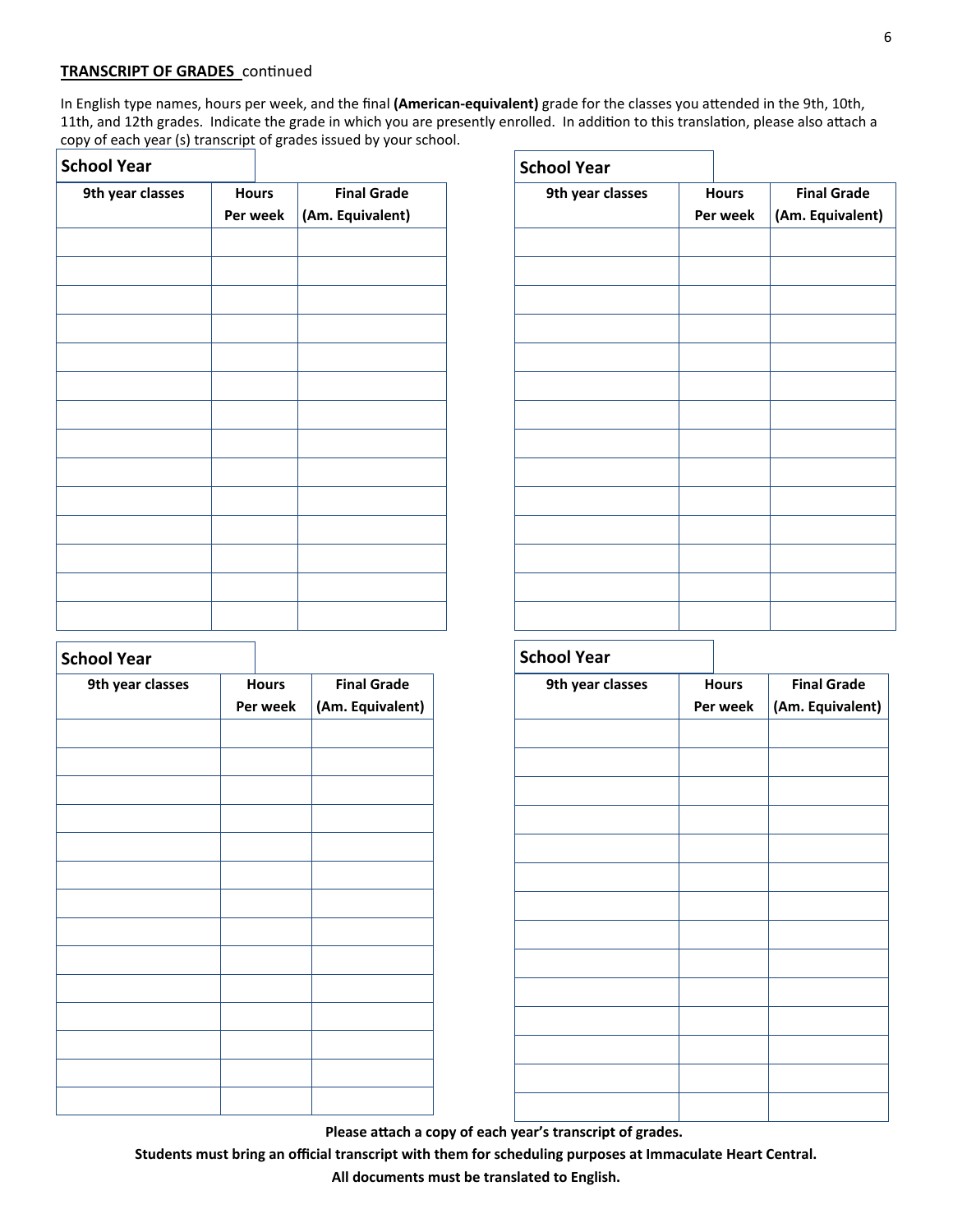#### **Language Evaluation**

#### **Pages 7 and 8 must be completed by present English teacher**

The purpose of this form is to help us evaluate this student's reading, writing, and verbal English language skills. It is crucial that your evaluation be as accurate as possible. Rating a student better than his or her ability may result in serious problems for the student and IHC school. We trust you will be conscientious during this interview and will complete our form carefully, accurately and honestly. Thank you.

**Reading:** When asked to read aloud in English from a book, magazine, or newspaper, the student is able to:

- $\Box$  Excellent Read with few errors and can easily explain its meaning.
- $\Box$  Good Read well except for very difficult terms and can explain most of the ideas.
- $\Box$  Fair Read most of the vocabulary and explain the basic idea.
- □ Poor Read and understand only the simplest words, can explain little or none of the meaning.

**Writing:** When asked to write a short essay in English stating what he or she hopes to gain from being an exchange student, the student:

| $\Box$ Excellent | Writes fluently using lengthy sentences and abstract terms, with a good English vocabulary and |
|------------------|------------------------------------------------------------------------------------------------|
|                  | sentence structure.                                                                            |

- □ Good May use irregular grammar, but uses fair vocabulary in lengthy sentences.
- □ Fair Writes only simple sentences with elementary vocabulary. Grammar is extremely irregular, but understandable.
- □ Poor Uses very limited vocabulary and is difficult to understand.

**Verbal:** Estimate the student's ability to understand and speak English after engaging the student in English-only conversation about current events.

- □ Excellent Student is nearly fluent and can understand and respond to difficult questions including abstract terms. Will have no problem communicating upon arrival.
- □ Good Student can understand most conversation. Responds slowly at times, but with appropriate answers. Is inquisitive and is able to pose necessary questions correctly.
- □ Fair Student's speaking ability is limited to a few basic words or phrases. Comprehension is limited. Student gets frustrated and easily reverts to his or her native language.
- □ Poor Student can understand basic English, but is translating. Makes mistakes, but can be understood.

\_\_\_\_\_\_\_\_\_\_\_\_\_\_\_\_\_\_\_\_\_\_\_\_\_\_\_\_\_\_\_\_\_\_\_\_\_\_\_\_\_\_\_\_\_\_ \_\_\_\_\_\_\_\_\_\_\_\_\_\_\_\_\_\_\_\_\_\_\_\_\_\_\_\_\_\_\_\_\_\_\_\_\_\_\_\_\_\_\_\_

Signature of Teacher:  $\Box$